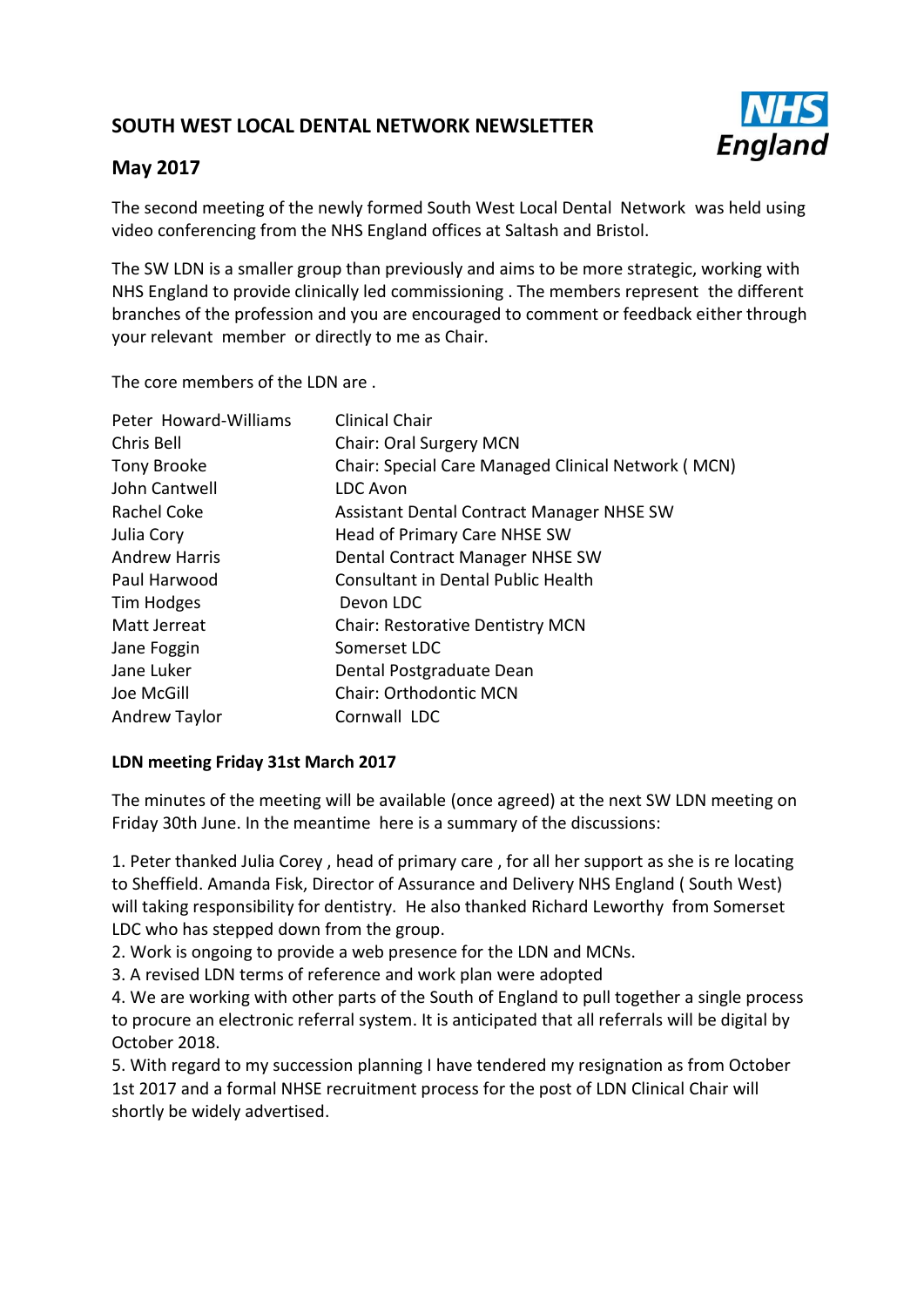### **MANAGED CLINICAL NETWORK REPORTS:**

**1. Oral Surgery Chair Chris Bell** Chris.Bell@bristol.ac.uk

### **MCN Committee**

Southwest region broadly seen as 4 regions. Two committee representatives per region Mr Chris Bell Specialty Lead Oral Surgery (MCN Chair) Bristol Dental Hospital Mr Andrew Birnie Consultant Oral Surgeon (Deputy Chair MCN) Royal Cornwall Hospital Mr Steve Adcock Consultant Oral & Maxillofacial surgeon Royal Cornwall Hospital Mr Richard Kerr Associate Specialist / Oral surgeon Royal Devon and Exeter Hospital Wonford Mr Andrew Fordyce Consultant Oral & Maxillofacial Surgeon Torbay and South Devon NHS Foundation Trust.

Miss Pippa Blacklock Associate Specialist/ Oral Surgeon Plymouth Hospitals NHS Trust Miss Hilary Mitchell Associate Specialist / Oral Surgeon Musgrove Park Hospital Mr Alex Grieg. Primary care / dentist with special interests Bristol Mr Greg Gerard. Primary care / Oral Surgeon Emersons Green Treatment Centre. Care UK

At the LDN meeting Chris Bell expressed his concern that the new sedation guidelines required a separate pre assessment appointment by the provider which could render some services uneconomic in an environment where more sedation services rather than less are needed.

A mapping exercise of oral surgery providers is underway.

| 2. Special Care<br><b>MCN Committee</b> | <b>Chair Tony Brooke</b>                       | tony.brooke@bristol.ac.uk |  |
|-----------------------------------------|------------------------------------------------|---------------------------|--|
| Tony Brooke                             | <b>UHB Bristol</b>                             |                           |  |
| Dan Knibb                               | North Devon healthcare trust                   |                           |  |
| <b>Christopher Roberts</b>              | Smile Together Dental CIC, Cornwall            |                           |  |
| <b>Richard Garton</b>                   | <b>Torbay and South Devon Foundation Trust</b> |                           |  |
| Andy Sprod                              | Somerset Partnership                           |                           |  |
| Elaine Knight                           | Livewell South West, Plymouth                  |                           |  |
| Alison James                            | Livewell South West, Plymouth                  |                           |  |
| Firoozeh Curran                         | Torbay and South Devon Foundation Trust        |                           |  |
| Debbie Freeman                          | <b>NHS England</b>                             |                           |  |
| Paul Harwood                            | <b>Public Health England</b>                   |                           |  |
| John Cantwell                           | Avon LDC                                       |                           |  |

2 meetings have been held and will be held quarterly. At the January meeting the Paediatrics side of the service was also incorporated into special care. Two specialists Paddy Hoonigan and Sarah Dewhurst are now core members. The paediatric specialists would like a paediatric MCN to be formed eventually and are happy to be hosted by the special care MCN for the time being.

Special Care Mapping exercise for NHS England Commissioners is being prepared.

A scoping Exercise regarding provision of Conscious Sedation in the PCDS services in the SW MCN region is underway.

A generic Referral - proforma circulated for alteration/addition/comments. A single simple form will be preferable in anticipation of electronic referral.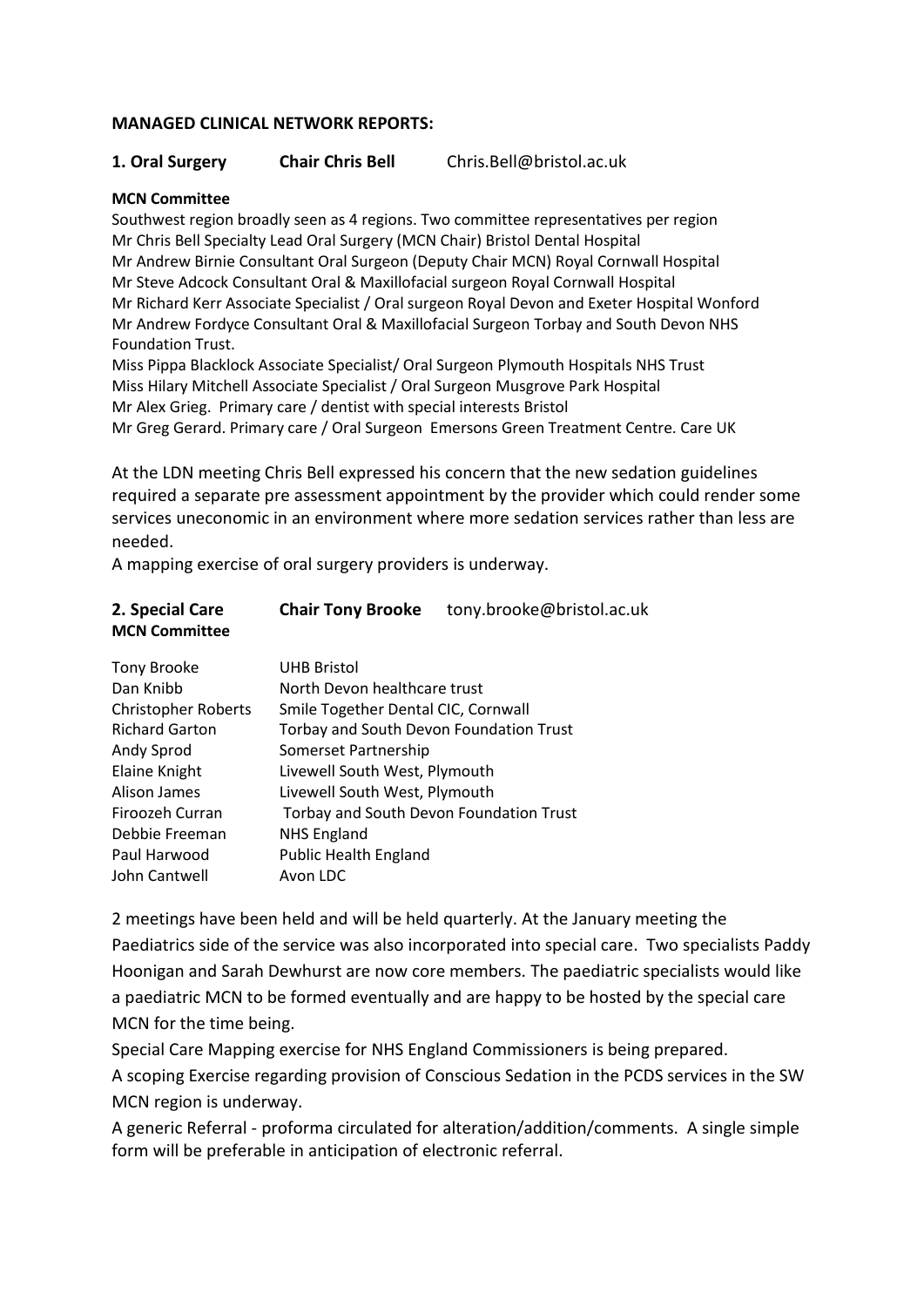## **3. Orthodontic Chair Joe McGill jtmcgill@me.com**

## **The Orthodontic network is well established and meets on a regular basis with representatives from the local groups, Public Health and NHS England**

Sam Braddock, postgraduate tutor, has joined the network as education will be an important part of the process. The new General Dental Practice representative will be Andre Lowe.

A joint MCN road show style meeting has been arranged for  $3<sup>rd</sup>$  May in Bristol. Completed some work on a standardised referral form which will be circulated shortly. More work by Paul on assessment and waiting list data and a letter went out on protocol on adding patients to the waiting lists and when to refer early.

Fantastic app 'Easy IOTN' which needs promoting.

Training for dentists who haven't done CPD and this all depends on conditions, they have to do an introduction to the NHS and this could be put into their development plan.

Secondary care – problem with hospital coding

Electronic data audit – successfully done earlier this year. JL noted coordinator funding could be done as part of the DDS. MJ is using a specialist registrar to do some audit work. AH asked JM to send him the details and he would see what he could do. PH-W thanked the group for the good progress they have made.

# **4. Restorative Dentistry Chair Matt Jerreat matthew.jerreat@plymouth.ac.uk**

The audit has been agreed for April on referrals, working on generic referral form and Individual funding requests.

AH noted that he has been in discussion with Peninsula Dental School to commission restorative services but so far nothing has been agreed.

Certain procedures, namely surgical replacement of the TMJ, orthognathic surgery and provision of implants will be subject to a pilot, to test a single process for handling funding requests for these treatments. The pilot will operate across the local offices of NHS London and NHS South. ( Wessex, South Central, South East and South West )

## **UNSCHEDULED DENTAL CARE:**

The next stage in the process will be a comprehensive patient and public survey which will guide the development of the service.

## **ORAL HEALTH AND DEMENTIA PATIENTS**

Learn how to make your practice " dementia friendly". This doesn't mean an influx of patients with dementia, rather you will be able to cope with existing patients who develop dementia. This is an issue that will become more important to all dental practices as the number of patients with dementia increases.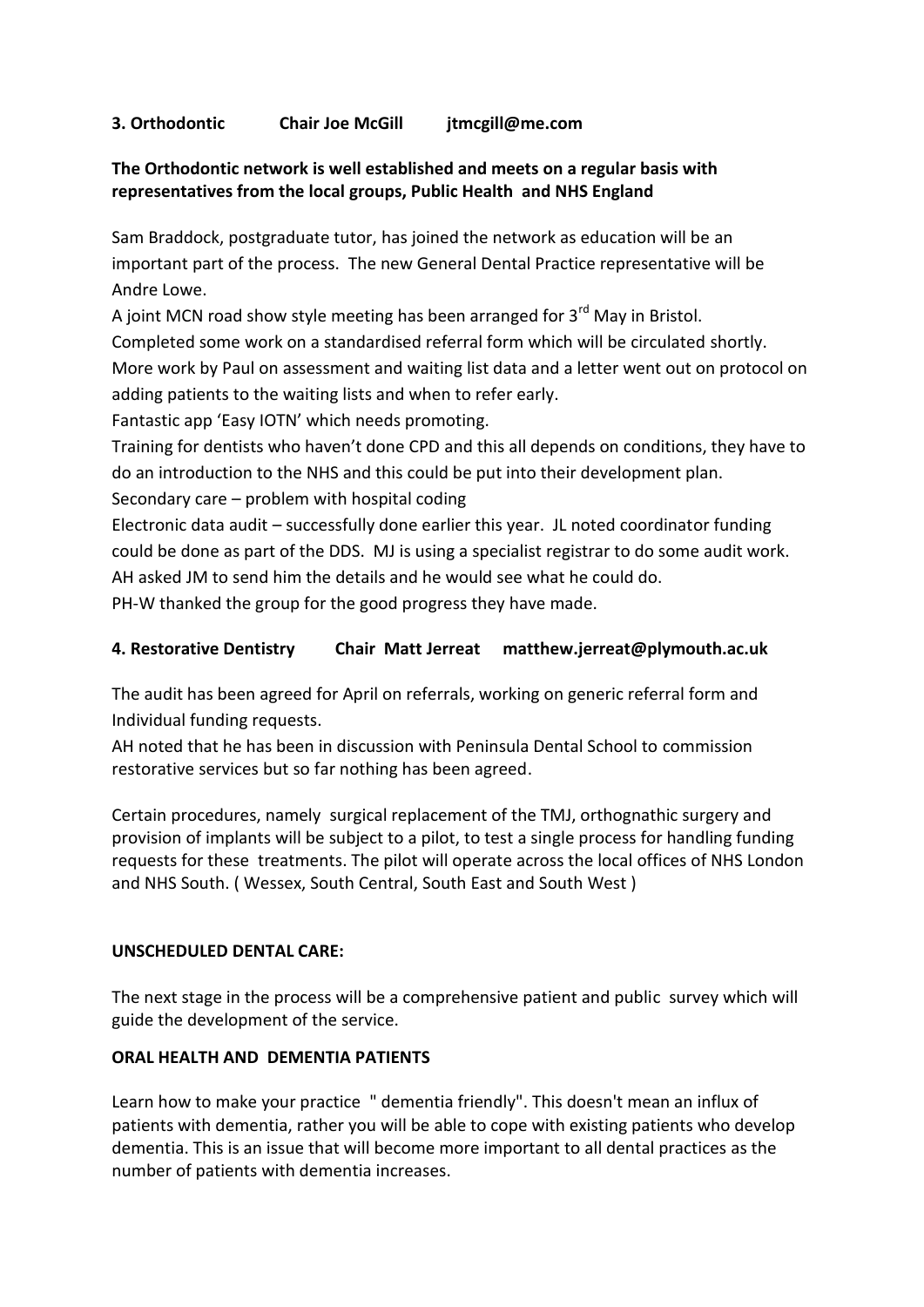# **A free CPD course for the dental team**:

Interactive and practical dementia training for dentists, nurses, hygienists, practice managers and receptionists

#### **Course description, aims, objectives**

This is a free interactive and practical training session on oral health and dementia, designed for the full Dental Team (dentists, nurses, hygienists, practice managers and receptionists). International guest Speaker, Ian Sherriff, chair of the Prime Ministers Task and Finish group for Rural Dementia and a multidisciplinary team will be delivering a solution-based programme with aims:

- To provide guidance to dental teams around the management of dental care for people living with dementia.
- To improve the general experience of attending the dental practice for those living with dementia and their carers.
- To award a "dementia friend" status to all participants (certificates and badges provided)

### **Learning objectives:**

- 1. Identifying the major forms of dementia.
- 2. Understanding dementia national policy.
- 3. Understanding the legal framework for dementia and dental legal responsibilities.
- 4. Understanding the pathological mechanisms giving rise to dementia.
- 5. Identifying examples of medication that patients with dementia may be taking.
- 6. Integrating oral health into general health and wellbeing role of the dental team.
- 7. Discussing practical experiences, issues and solutions.
- 8. Becoming a dementia friendly practice creating a dementia friendly environment.

#### 3 CPD hours

To book please go to:

<https://www.maxcourse.co.uk/swdentalpg/userCourseCalendarCourseDetails.asp?cKey=2284>

# CPD course flyer in Dental Bulletin

# Sugar Smart

On the 3<sup>rd</sup> January 2017 Public Health England launched a new Change4Life Be Food Smart app. The app alerts parents to the hidden sugar, saturated fat and salt in everyday food and drink, and highlight the harm this can do to their child's health, including oral health.

The new app enables families to make healthier choices by highlighting the amount of sugar, saturated fat and salt found in everyday food and drink. The app also has tips and suggestions for adults, activities for the kids and for the whole family.

The resources complement the work of th[e Child Oral Health Improvement Programme Board](https://www.gov.uk/government/news/launch-of-the-childrens-oral-health-improvement-programme-board) with the ambition that every child grows up free from tooth decay as part of having the best start in life. There is also a guide for dentists which provides dental specific key messaging and information on how dentists can support the Be Food Smart campaign and new app.

<http://campaignresources.phe.gov.uk/resources/campaigns/55/resources/2090>

**This year, there are a number of ways for dental teams to get involved:**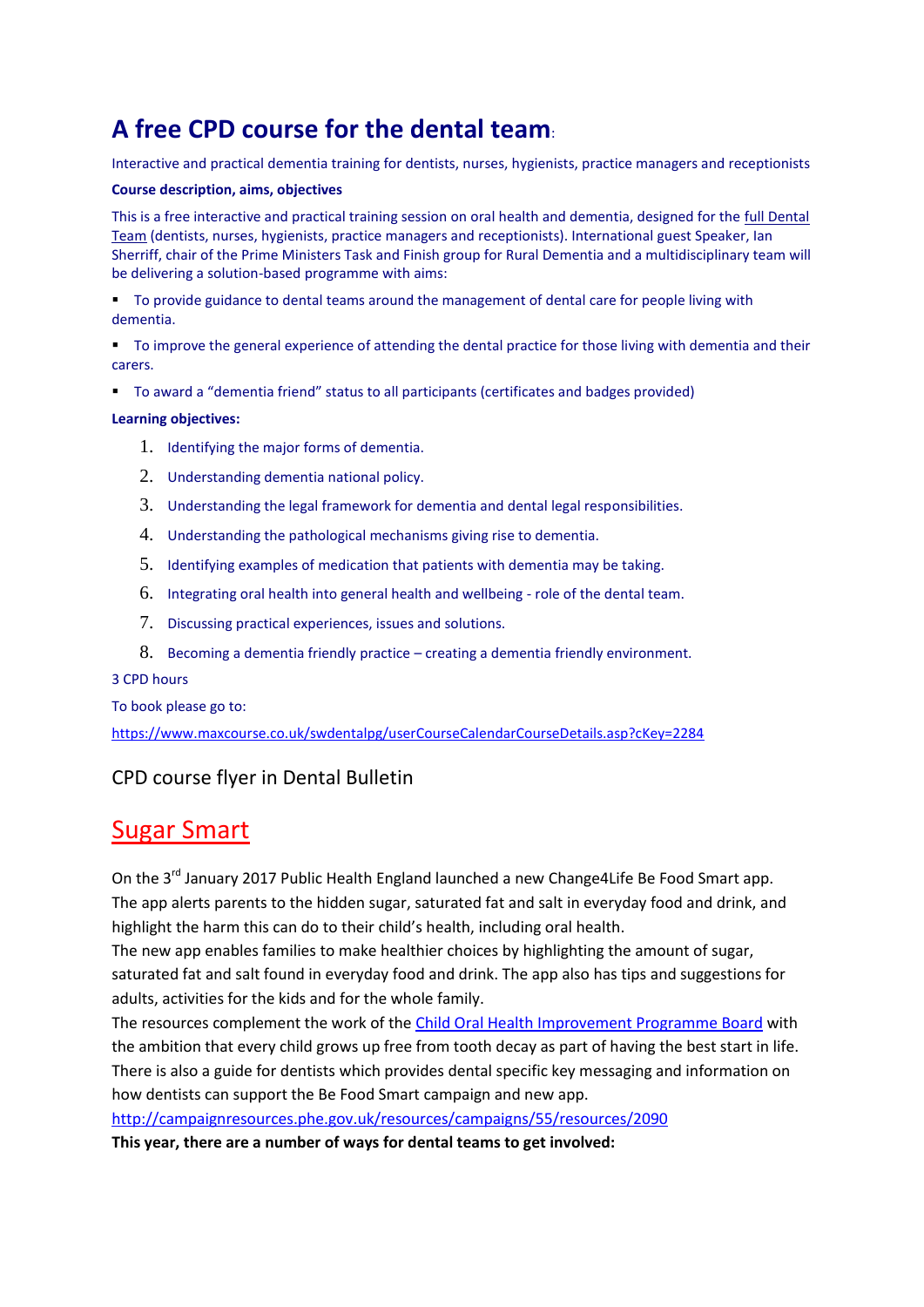Share on social media **–** images and suggested posts for Facebook and Twitter that can be used to share the campaign oral health key messages.

Free consumer packs **-** consumer packs available for families which include a nutrition guideline leaflet, information about the Be Food Smart app, tips for making healthier diet choices, stickers and quiz cards for parents and children to do together.

Free resources – consumer packs available for families which include a nutrition guideline leaflet, information about the Be Food Smart app, tips for making healthier diet choices, stickers and quiz cards for parents and children to do together.

Download digital resources **-** adverts/TV screensavers and A4 posters available to download and display in waiting rooms, and digital website banners.

**All of the above resources can be ordered or downloaded from C4Life** [Campaign Resource Centre](http://campaignresources.phe.gov.uk/resources/campaigns/55)

If you have any questions please feel free to contact Nao Guy in the Partnerships Marketing Team by email on nao.guy@phe.gov.uk or by phone on 0207 654 8129. If you have any questions about the Child Oral Health Improvement Programme Board please contact the team via the PHE enquiries helpdesk at [PHE.Enquiries@PHE.gov.uk](mailto:PHE.Enquiries@PHE.gov.uk)

If you have a moment you can watch the 'tooth fall to pieces' in the Change4 life Be Food Smart breakfast cereal commercial! <https://www.youtube.com/watch?v=gswZ9wIFRCs>

## **ORAL SURGERY REFERRALS**

Please note that a recent audit was carried out by the Oral and Maxillofacial department at Derriford Hospital for patients with Temporomandibular Joint Disorders (TMJD). This examined patient referral letters, and notes from their outpatient appointment with Maxillofacial department. In 87% of cases treated by secondary care, the treatment could have been provided in primary care by their GDP.

## **Patients with TMJPDS who should be referred for management in secondary care:**

- 1. Those with an atypical presentation (e.g. numbness of the face, marked/persistent facial swelling, severe trismus which is unrelated to surgical intervention or injury).
- 2. Patients who fail to respond to conservative measures, including the provision of a soft splint.

Referrals should be made to an Oral & Maxillofacial Surgeon **Please indicate the measures you have already undertaken to manage the patient's TMJPDS.** 

## *NB: Patients should not be referred for the provision of an occlusal splint – these can be provided in primary dental care.*

For more information **https://www.england.nhs.uk/south/info-professional/dental/dcis/dentalbulletin/** and scroll down to the July 2015 bulletin and select TMJD pathway and jaw exercises.